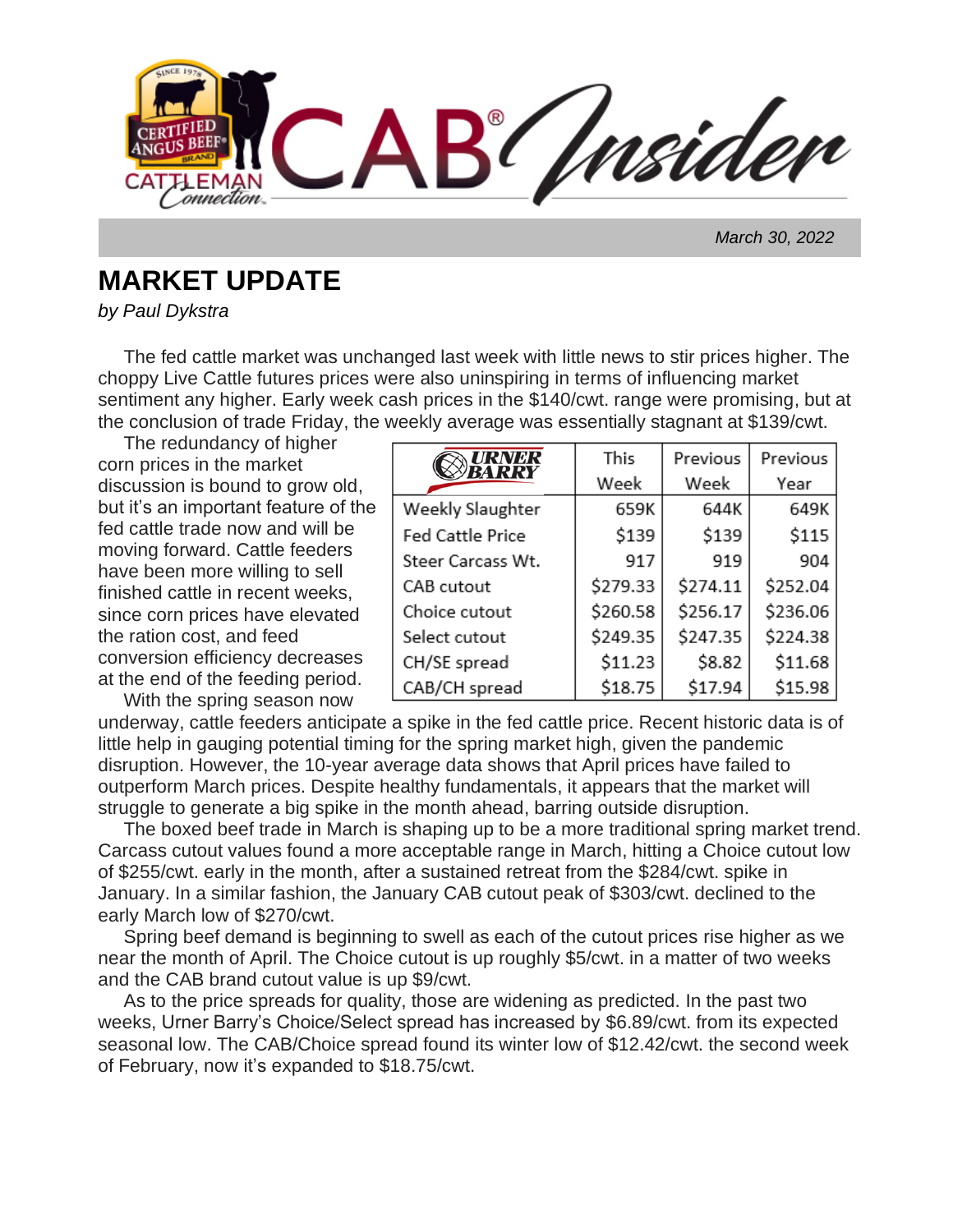## **Weights and Grade Trends**

 Steer carcass weights in the latest two-week delayed data show a 13 lb. increase per head versus the same time a year ago. Carcass weights continue to post record highs for this period of the year but are down 13 lb. from their late-January winter peak of 930 lb. for steers.

 The first quarter of 2021 featured a fed cattle supply scenario that remained backed up as a trailing effect of the COVID backlog. The number of cattle on feed for 150 days or more during that period was also recordlarge, adding to the high carcass weights.

 Jumping ahead to the current timeline, we see carcass weights record-large yet again. However, the number of cattle on feed for 150 days or more is less than a year ago, as we look at the major feeding states of NE, CO, KS and TX. Fewer long-fed cattle don't seem congruent with heavier carcasses but



very mild winter feeding conditions have propelled cattle weight gains this past winter.

 We also expect heavier carcass weights to culminate in a richer percentage of Choice and Prime carcasses. In fact, the Choice grade has captured a record share of all steer and heifer carcasses so far this year. This has been primarily because Choice has captured lost grading share from the higher Prime grade proportion seen a year ago. Year to date, Prime carcasses have been 10.8% of the total mix, down 0.9 percentage points from a year ago. That's precisely the increase seen in the Choice grade, too.

 This fractional difference seems relatively negligible, no doubt. Yet the subtle downward shift in total marbling scores has placed a bit of downward pressure on the successful capture of carcasses into CAB. The accompanying chart shows a lower trend in the percentage of the Choice quality grade certified into Premium Choice branded programs beginning in the middle of February. The year-to-date average for this measure is 31.8% vs. 32.9% a year ago. Unsurprisingly, the proportion of eligible, black-hided carcasses accepted into CAB closely mirrors this trend line.

 Insufficient marbling is the most common reason why black-hided carcasses fail to meet all 10 of the CAB specifications. Yet, we've determined that when carcass weights exceed 900 lb., there is a decrease in those carcasses meeting other CAB standards. Increased



fallouts occur due to individual carcasses exceeding brand limits for HCW above 1,050 lb., ribeye size larger than 16 sq. inches and backfat thickness more than 1 inch. Industry average steer carcass weights have exceeded 900 lb. since the first of the year, averaging a hefty 923 lb., 9 lb. heavier than last year. Excess size, weight and external fat content likely pulled CAB acceptance rates lower in the past three months.